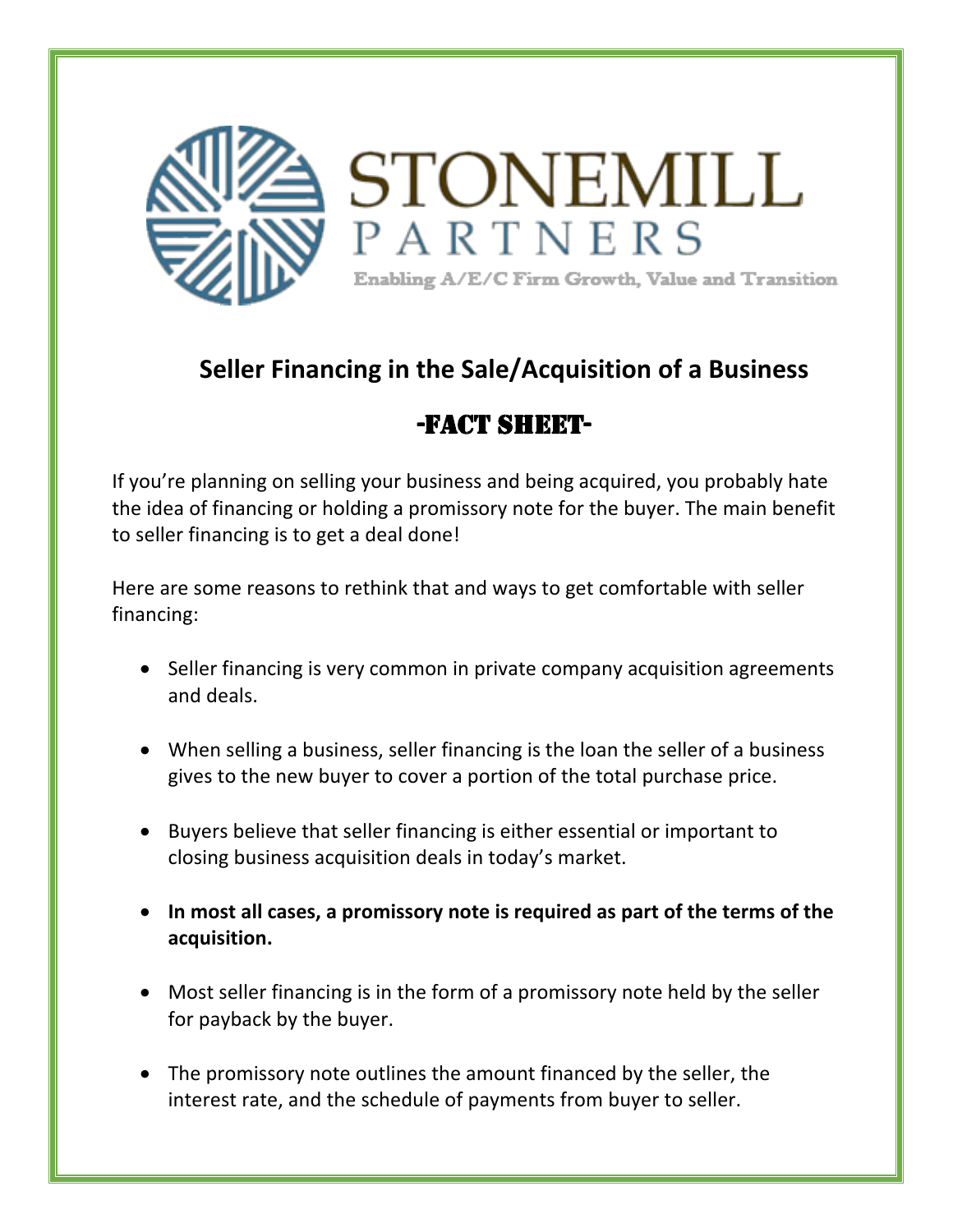- A bank is not directly involved with seller financing; the buyer and seller agree to the arrangements themselves.
- Money doesn't flow from the seller to the buyer and then back again. The seller agrees to allow the buyer to pay a certain portion of the purchase price at some later date and/or over time.
- It is very rare for a firm to be acquired with all cash in the  $A/E/C$  industry.
- Benefits of seller financing  $-$  its more than give; it truly is give and take:
	- $\circ$  More buyers
	- $\circ$  Buyers affordability
	- $\circ$  Appearance of attractive business opportunity
	- $\circ$  Higher purchase price
	- $\circ$  Favorable tax consequences
- Typical terms for seller financing:
	- $\circ$  Loan amounts (seller financed amount): 40-60%
	- $\circ$  Term Length: 3-7 years
	- o Interest Rates 4-7%
	- $\circ$  Repayment schedule monthly quarterly annually
- If you are not willing to accept a promissory note when you sell your business, most likely, you will not sell your business in the A/E/C industry.
- If you are not willing to accept a promissory note, this sends a clear message to buyers about your business: that the seller is not confident in the business' short and long-term prospects for success.
- The buyer and seller attorneys will work out the agreement legal language and the terms of the financing, with each other.